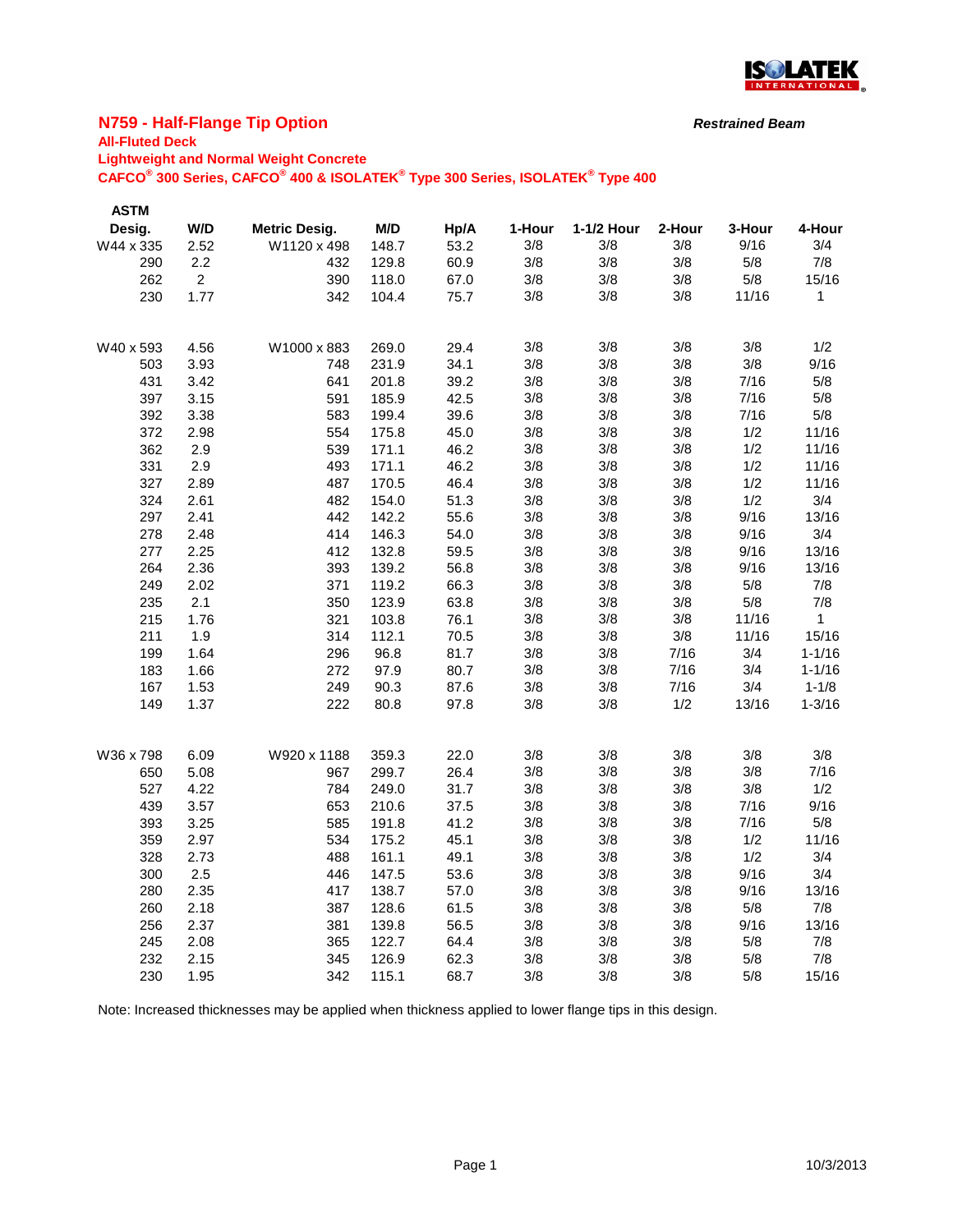

## **N759 - Half-Flange Tip Option**

# **All-Fluted Deck**

**Lightweight and Normal Weight Concrete**

**CAFCO® 300 Series, CAFCO® 400 & ISOLATEK® Type 300 Series, ISOLATEK® Type 400**

| <b>ASTM</b><br>Desig. | W/D  | <b>Metric Desig.</b> | M/D   | Hp/A  | 1-Hour | 1-1/2 Hour | 2-Hour | 3-Hour | 4-Hour       |
|-----------------------|------|----------------------|-------|-------|--------|------------|--------|--------|--------------|
| W36 x 210             | 1.96 | W920 x 313           | 115.6 | 68.4  | 3/8    | 3/8        | 3/8    | 5/8    | 15/16        |
| 194                   | 1.81 | 289                  | 106.8 | 74.0  | 3/8    | 3/8        | 3/8    | 11/16  | 1            |
| 182                   | 1.72 | 271                  | 101.5 | 77.9  | 3/8    | 3/8        | 7/16   | 11/16  | 1            |
| 170                   | 1.6  | 253                  | 94.4  | 83.7  | 3/8    | 3/8        | 7/16   | 3/4    | $1 - 1/16$   |
| 160                   | 1.51 | 238                  | 89.1  | 88.7  | 3/8    | 3/8        | 7/16   | 13/16  | $1 - 1/8$    |
| 150                   | 1.43 | 223                  | 84.4  | 93.7  | 3/8    | 3/8        | 7/16   | 13/16  | $1 - 3/16$   |
| 135                   | 1.29 | 201                  | 76.1  | 103.9 | 3/8    | 3/8        | 1/2    | 7/8    | $1 - 1/4$    |
|                       |      |                      |       |       |        |            |        |        |              |
| W33 x 387             | 3.31 | W840 x 576           | 195.3 | 40.5  | 3/8    | 3/8        | 3/8    | 7/16   | 5/8          |
| 354                   | 3.05 | 527                  | 180.0 | 43.9  | 3/8    | 3/8        | 3/8    | 7/16   | 11/16        |
| 318                   | 2.77 | 473                  | 163.4 | 48.4  | 3/8    | 3/8        | 3/8    | 1/2    | 11/16        |
| 291                   | 2.55 | 433                  | 150.5 | 52.5  | 3/8    | 3/8        | 3/8    | 9/16   | 3/4          |
| 263                   | 2.33 | 392                  | 137.5 | 57.5  | 3/8    | 3/8        | 3/8    | 9/16   | 13/16        |
| 241                   | 2.13 | 359                  | 125.7 | 62.9  | 3/8    | 3/8        | 3/8    | 5/8    | 7/8          |
| 221                   | 1.97 | 329                  | 116.2 | 68.0  | 3/8    | 3/8        | 3/8    | 5/8    | 15/16        |
| 201                   | 1.79 | 299                  | 105.6 | 74.9  | 3/8    | 3/8        | 3/8    | 11/16  | $\mathbf{1}$ |
| 169                   | 1.7  | 251                  | 100.3 | 78.8  | 3/8    | 3/8        | 7/16   | 3/4    | $\mathbf{1}$ |
| 152                   | 1.53 | 226                  | 90.3  | 87.6  | 3/8    | 3/8        | 7/16   | 3/4    | $1 - 1/8$    |
| 141                   | 1.43 | 210                  | 84.4  | 93.7  | 3/8    | 3/8        | 7/16   | 13/16  | $1 - 3/16$   |
| 130                   | 1.32 | 193                  | 77.9  | 101.5 | 3/8    | 3/8        | 1/2    | 7/8    | $1 - 1/4$    |
| 118                   | 1.21 | 176                  | 71.4  | 110.7 | 3/8    | 3/8        | 1/2    | 15/16  | $1 - 5/16$   |
| W30 x 391             | 3.59 | W760 x 582           | 211.8 | 37.3  | 3/8    | 3/8        | 3/8    | 7/16   | 9/16         |
| 357                   | 3.31 | 531                  | 195.3 | 40.5  | 3/8    | 3/8        | 3/8    | 7/16   | 5/8          |
| 326                   | 3.05 | 484                  | 180.0 | 43.9  | 3/8    | 3/8        | 3/8    | 7/16   | 11/16        |
| 292                   | 2.73 | 434                  | 161.1 | 49.1  | 3/8    | 3/8        | 3/8    | 1/2    | 3/4          |
| 261                   | 2.46 | 389                  | 145.1 | 54.5  | 3/8    | 3/8        | 3/8    | 9/16   | 3/4          |
| 235                   | 2.24 | 350                  | 132.2 | 59.8  | 3/8    | 3/8        | 3/8    | 9/16   | 13/16        |
| 211                   | 2.01 | 314                  | 118.6 | 66.7  | 3/8    | 3/8        | 3/8    | 5/8    | 15/16        |
| 191                   | 1.85 | 284                  | 109.2 | 72.4  | 3/8    | 3/8        | 3/8    | 11/16  | 15/16        |
| 173                   | 1.66 | 257                  | 97.9  | 80.7  | 3/8    | 3/8        | 7/16   | 3/4    | $1 - 1/16$   |
| 148                   | 1.64 | 220                  | 96.8  | 81.7  | 3/8    | 3/8        | 7/16   | 3/4    | $1 - 1/16$   |
| 132                   | 1.47 | 196                  | 86.7  | 91.1  | 3/8    | 3/8        | 7/16   | 13/16  | $1 - 1/8$    |
| 124                   | 1.39 | 185                  | 82.0  | 96.4  | 3/8    | 3/8        | 1/2    | 13/16  | $1 - 3/16$   |
| 116                   | 1.3  | 173                  | 76.7  | 103.1 | 3/8    | 3/8        | 1/2    | 7/8    | $1 - 1/4$    |
| 108                   | 1.21 | 161                  | 71.4  | 110.7 | 3/8    | 3/8        | 1/2    | 15/16  | $1 - 5/16$   |
| 99                    | 1.12 | 147                  | 66.1  | 119.6 | 3/8    | 3/8        | 9/16   | 15/16  | $1 - 3/8$    |
| 90                    | 1.02 | 134                  | 60.2  | 131.4 | 3/8    | 7/16       | 9/16   | 1      | $1 - 7/16$   |
| W27 x 539             | 5.08 | W690 x 802           | 299.7 | 26.4  | 3/8    | 3/8        | 3/8    | 3/8    | 7/16         |
| 368                   | 3.64 | 548                  | 214.8 | 36.8  | 3/8    | 3/8        | 3/8    | 3/8    | 9/16         |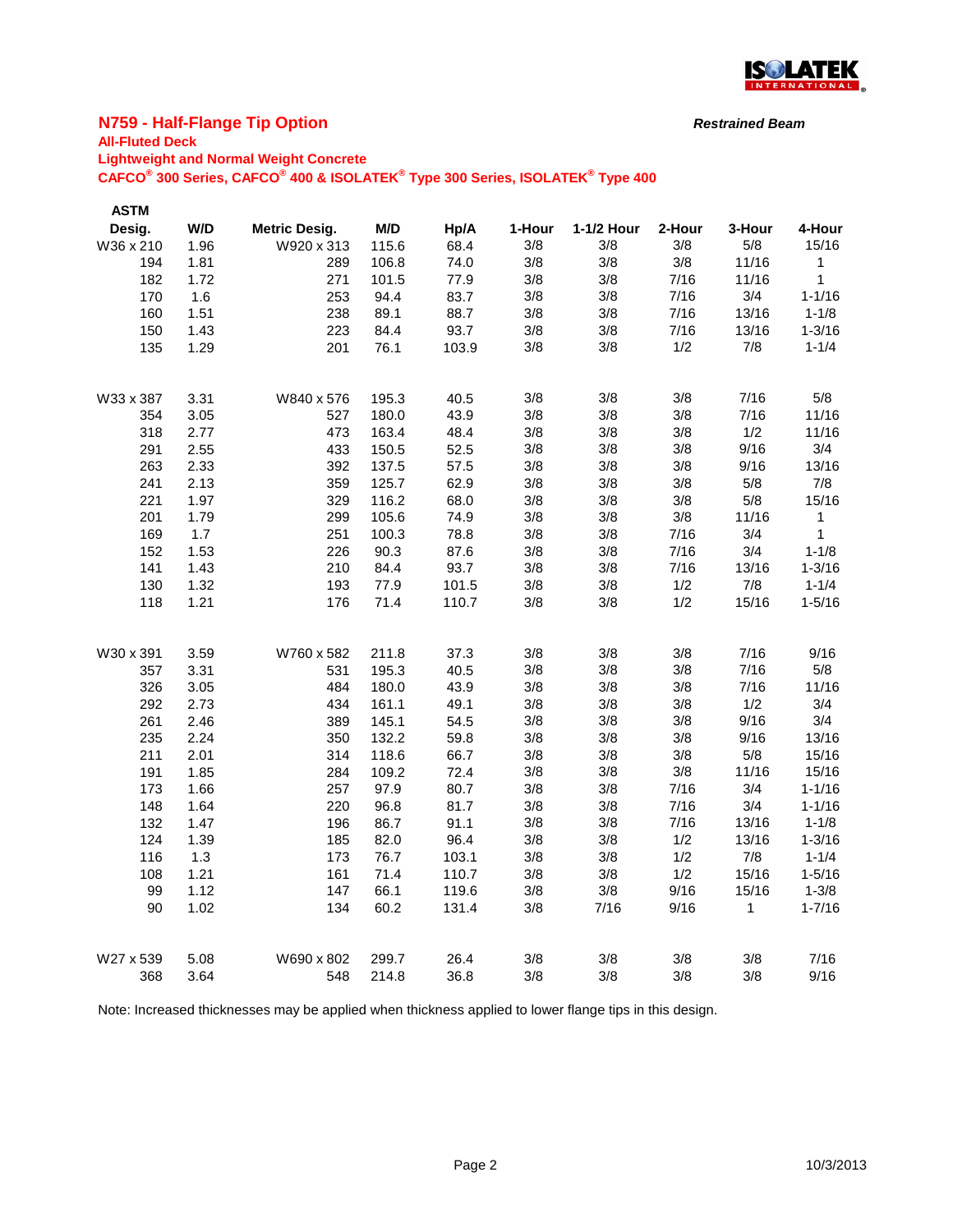

## **N759 - Half-Flange Tip Option**

#### **All-Fluted Deck Lightweight and Normal Weight Concrete**

**CAFCO® 300 Series, CAFCO® 400 & ISOLATEK® Type 300 Series, ISOLATEK® Type 400**

| <b>ASTM</b> |      |                      |       |       |        |            |        |              |              |
|-------------|------|----------------------|-------|-------|--------|------------|--------|--------------|--------------|
| Desig.      | W/D  | <b>Metric Desig.</b> | M/D   | Hp/A  | 1-Hour | 1-1/2 Hour | 2-Hour | 3-Hour       | 4-Hour       |
| W27 x 336   | 3.36 | W690 x 500           | 198.2 | 39.9  | 3/8    | 3/8        | 3/8    | 7/16         | 5/8          |
| 307         | 3.11 | 457                  | 183.5 | 43.1  | 3/8    | 3/8        | 3/8    | 7/16         | 5/8          |
| 281         | 2.86 | 418                  | 168.7 | 46.8  | 3/8    | 3/8        | 3/8    | 1/2          | 11/16        |
| 258         | 2.64 | 384                  | 155.8 | 50.8  | 3/8    | 3/8        | 3/8    | 1/2          | 3/4          |
| 235         | 2.43 | 350                  | 143.4 | 55.1  | 3/8    | 3/8        | 3/8    | 9/16         | 13/16        |
| 217         | 2.26 | 323                  | 133.3 | 59.3  | 3/8    | 3/8        | 3/8    | 9/16         | 13/16        |
| 194         | 2.03 | 289                  | 119.8 | 66.0  | 3/8    | 3/8        | 3/8    | 5/8          | 7/8          |
| 178         | 1.87 | 265                  | 110.3 | 71.6  | 3/8    | 3/8        | 3/8    | 11/16        | 15/16        |
| 161         | 1.7  | 240                  | 100.3 | 78.8  | 3/8    | 3/8        | 7/16   | 3/4          | $\mathbf{1}$ |
| 146         | 1.55 | 217                  | 91.5  | 86.4  | 3/8    | 3/8        | 7/16   | 3/4          | $1 - 1/8$    |
| 129         | 1.56 | 192                  | 92.0  | 85.9  | 3/8    | 3/8        | 7/16   | 3/4          | $1 - 1/16$   |
| 114         | 1.39 | 170                  | 82.0  | 96.4  | 3/8    | 3/8        | 1/2    | 13/16        | $1 - 3/16$   |
| 102         | 1.24 | 152                  | 73.2  | 108.1 | 3/8    | 3/8        | 1/2    | 7/8          | $1 - 1/4$    |
| 94          | 1.15 | 140                  | 67.9  | 116.5 | 3/8    | 3/8        | 9/16   | 15/16        | $1 - 5/16$   |
| 84          | 1.03 | 125                  | 60.8  | 130.1 | 3/8    | 7/16       | 9/16   | 1            | $1 - 7/16$   |
|             |      |                      |       |       |        |            |        |              |              |
| W24 x 370   | 3.98 | W610 x 551           | 234.8 | 33.7  | 3/8    | 3/8        | 3/8    | 3/8          | 9/16         |
| 335         | 3.66 | 498                  | 215.9 | 36.6  | 3/8    | 3/8        | 3/8    | 3/8          | 9/16         |
| 306         | 3.37 | 455                  | 198.8 | 39.8  | 3/8    | 3/8        | 3/8    | 7/16         | 5/8          |
| 279         | 3.11 | 415                  | 183.5 | 43.1  | 3/8    | 3/8        | 3/8    | 7/16         | 5/8          |
| 250         | 2.81 | 372                  | 165.8 | 47.7  | 3/8    | 3/8        | 3/8    | 1/2          | 11/16        |
| 229         | 2.6  | 341                  | 153.4 | 51.5  | 3/8    | 3/8        | 3/8    | 1/2          | 3/4          |
| 207         | 2.36 | 307                  | 139.2 | 56.8  | 3/8    | 3/8        | 3/8    | 9/16         | 13/16        |
| 192         | 2.2  | 285                  | 129.8 | 60.9  | 3/8    | 3/8        | 3/8    | 5/8          | 7/8          |
| 176         | 2.03 | 262                  | 119.8 | 66.0  | 3/8    | 3/8        | 3/8    | 5/8          | 7/8          |
| 162         | 1.88 | 241                  | 110.9 | 71.3  | 3/8    | 3/8        | 3/8    | 11/16        | 15/16        |
| 146         | 1.7  | 217                  | 100.3 | 78.8  | 3/8    | 3/8        | 7/16   | 3/4          | $\mathbf{1}$ |
| 131         | 1.54 | 195                  | 90.9  | 87.0  | 3/8    | 3/8        | 7/16   | 3/4          | $1 - 1/8$    |
| 117         | 1.38 | 174                  | 81.4  | 97.1  | 3/8    | 3/8        | 1/2    | 13/16        | $1 - 3/16$   |
| 104         | 1.24 | 155                  | 73.2  | 108.1 | 3/8    | 3/8        | 1/2    | 7/8          | $1 - 1/4$    |
| 103         | 1.4  | 153                  | 82.6  | 95.7  | 3/8    | 3/8        | 1/2    | 13/16        | $1 - 3/16$   |
| 94          | 1.28 | 140                  | 75.5  | 104.7 | 3/8    | 3/8        | 1/2    | 7/8          | $1 - 1/4$    |
| 84          | 1.15 | 125                  | 67.9  | 116.5 | 3/8    | 3/8        | 9/16   | 15/16        | $1 - 5/16$   |
| 76          | 1.05 | 113                  | 62.0  | 127.6 | 3/8    | 3/8        | 9/16   | $\mathbf{1}$ | $1 - 7/16$   |
| 68          | 0.94 | 101                  | 55.5  | 142.5 | 3/8    | 7/16       | 5/8    | $1 - 1/16$   | $1 - 1/2$    |
| 62          | 0.93 | 92                   | 54.9  | 144.1 | 3/8    | 7/16       | 5/8    | $1 - 1/16$   | $1 - 1/2$    |
| 55          | 0.82 | 82                   | 48.4  | 163.4 | 3/8    | 7/16       | 5/8    | $1 - 1/8$    | $1 - 5/8$    |
|             |      |                      |       |       |        |            |        |              |              |
| W21 x 201   | 2.5  | W530 x 300           | 147.5 | 53.6  | 3/8    | 3/8        | 3/8    | 9/16         | 3/4          |
| 182         | 2.28 | 272                  | 134.5 | 58.8  | 3/8    | 3/8        | 3/8    | 9/16         | 13/16        |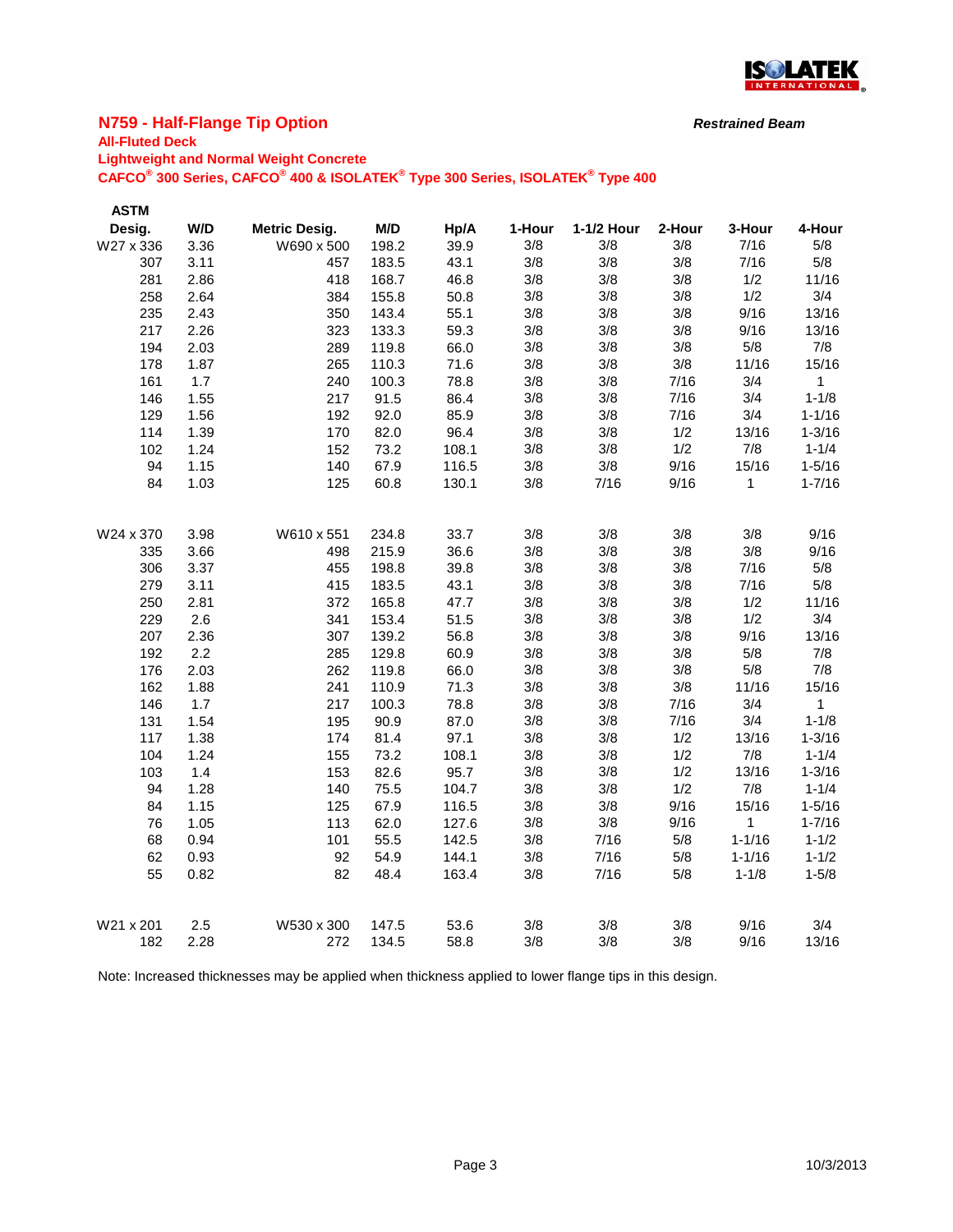

## **N759 - Half-Flange Tip Option**

#### **All-Fluted Deck Lightweight and Normal Weight Concrete**

**CAFCO® 300 Series, CAFCO® 400 & ISOLATEK® Type 300 Series, ISOLATEK® Type 400**

| <b>ASTM</b> |      |                      |       |       |        |            |        |              |             |
|-------------|------|----------------------|-------|-------|--------|------------|--------|--------------|-------------|
| Desig.      | W/D  | <b>Metric Desig.</b> | M/D   | Hp/A  | 1-Hour | 1-1/2 Hour | 2-Hour | 3-Hour       | 4-Hour      |
| W21 x 166   | 2.09 | W530 x 248           | 123.3 | 64.1  | 3/8    | 3/8        | 3/8    | 5/8          | 7/8         |
| 147         | 1.87 | 219                  | 110.3 | 71.6  | 3/8    | 3/8        | 3/8    | 11/16        | 15/16       |
| 132         | 1.68 | 196                  | 99.1  | 79.8  | 3/8    | 3/8        | 7/16   | 3/4          | $1 - 1/16$  |
| 122         | 1.57 | 182                  | 92.6  | 85.3  | 3/8    | 3/8        | 7/16   | 3/4          | $1 - 1/16$  |
| 111         | 1.43 | 165                  | 84.4  | 93.7  | 3/8    | 3/8        | 7/16   | 13/16        | $1 - 3/16$  |
| 101         | 1.3  | 150                  | 76.7  | 103.1 | 3/8    | 3/8        | 1/2    | 7/8          | $1 - 1/4$   |
| 93          | 1.4  | 138                  | 82.6  | 95.7  | 3/8    | 3/8        | 1/2    | 13/16        | $1 - 3/16$  |
| 83          | 1.26 | 123                  | 74.3  | 106.3 | 3/8    | 3/8        | 1/2    | 7/8          | $1 - 1/4$   |
| 73          | 1.11 | 109                  | 65.5  | 120.7 | 3/8    | 3/8        | 9/16   | 15/16        | $1 - 3/8$   |
| 68          | 1.04 | 101                  | 61.4  | 128.8 | 3/8    | 7/16       | 9/16   | 1            | $1 - 7/16$  |
| 62          | 0.95 | 92                   | 56.1  | 141.0 | 3/8    | 7/16       | 5/8    | $1 - 1/16$   | $1 - 1/2$   |
| 57          | 0.95 | 85                   | 56.1  | 141.0 | 3/8    | 7/16       | 5/8    | $1 - 1/16$   | $1 - 1/2$   |
| 55          | 0.85 | 82                   | 50.2  | 157.6 | 3/8    | 7/16       | 5/8    | $1 - 1/8$    | $1 - 5/8$   |
| 50          | 0.83 | 74                   | 49.0  | 161.4 | 3/8    | 7/16       | 5/8    | $1 - 1/8$    | $1 - 5/8$   |
| 48          | 0.75 | 72                   | 44.3  | 178.6 | 7/16   | 1/2        | 11/16  | $1 - 3/16$   | $1 - 3/4$   |
| 44          | 0.74 | 66                   | 43.7  | 181.1 | 7/16   | 1/2        | 11/16  | $1 - 3/16$   | $1 - 3/4$   |
| W18 x 175   | 2.46 | W460 x 260           | 145.1 | 54.5  | 3/8    | 3/8        | 3/8    | 9/16         | 3/4         |
| 158         | 2.24 | 235                  | 132.2 | 59.8  | 3/8    | 3/8        | 3/8    | 9/16         | 13/16       |
| 143         | 2.05 | 213                  | 121.0 | 65.4  | 3/8    | 3/8        | 3/8    | 5/8          | 7/8         |
| 130         | 1.88 | 193                  | 110.9 | 71.3  | 3/8    | 3/8        | 3/8    | 11/16        | 15/16       |
| 119         | 1.72 | 177                  | 101.5 | 77.9  | 3/8    | 3/8        | 7/16   | 11/16        | 1           |
| 106         | 1.55 | 158                  | 91.5  | 86.4  | 3/8    | 3/8        | 7/16   | 3/4          | $1 - 1/8$   |
| 97          | 1.42 | 144                  | 83.8  | 94.4  | 3/8    | 3/8        | 7/16   | 13/16        | $1 - 3/16$  |
| 86          | 1.27 | 128                  | 74.9  | 105.5 | 3/8    | 3/8        | 1/2    | 7/8          | $1 - 1/4$   |
| 76          | 1.13 | 113                  | 66.7  | 118.6 | 3/8    | 3/8        | 9/16   | 15/16        | $1 - 3/8$   |
| 71          | 1.22 | 106                  | 72.0  | 109.8 | 3/8    | 3/8        | 1/2    | 7/8          | $1 - 5/16$  |
| 65          | 1.13 | 97                   | 66.7  | 118.6 | 3/8    | 3/8        | 9/16   | 15/16        | $1 - 3/8$   |
| 60          | 1.04 | 89                   | 61.4  | 128.8 | 3/8    | 7/16       | 9/16   | 1            | $1 - 7/16$  |
| 55          | 0.96 | 82                   | 56.6  | 139.6 | 3/8    | 7/16       | 5/8    | $1 - 1/16$   | $1 - 1/2$   |
| 50          | 0.88 | 74                   | 51.9  | 152.3 | 3/8    | 7/16       | 5/8    | $1 - 1/8$    | $1 - 9/16$  |
| 46          | 0.87 | 68                   | 51.3  | 154.0 | 3/8    | 7/16       | 5/8    | $1 - 1/8$    | $1 - 9/16$  |
| 40          | 0.76 | 60                   | 44.8  | 176.3 | 7/16   | 1/2        | 11/16  | $1 - 3/16$   | $1 - 11/16$ |
| 35          | 0.67 | 52                   | 39.5  | 200.0 | 7/16   | 1/2        | 3/4    | $1 - 1/4$    | $1 - 13/16$ |
| W16 x 100   | 1.59 | W410 x 149           | 93.8  | 84.3  | 3/8    | 3/8        | 7/16   | 3/4          | $1 - 1/16$  |
| 89          | 1.43 | 132                  | 84.4  | 93.7  | 3/8    | 3/8        | 7/16   | 13/16        | $1 - 3/16$  |
| 77          | 1.25 | 114                  | 73.8  | 107.2 | 3/8    | 3/8        | 1/2    | 7/8          | $1 - 1/4$   |
| 67          | 1.09 | 100                  | 64.3  | 122.9 | 3/8    | 3/8        | 9/16   | 1            | $1 - 3/8$   |
| 57          | 1.09 | 85                   | 64.3  | 122.9 | 3/8    | 3/8        | 9/16   | $\mathbf{1}$ | $1 - 3/8$   |
| 50          | 0.96 | 74                   | 56.6  | 139.6 | 3/8    | 7/16       | 5/8    | $1 - 1/16$   | $1 - 1/2$   |
| 45          | 0.87 | 67                   | 51.3  | 154.0 | 3/8    | 7/16       | 5/8    | $1 - 1/8$    | $1 - 9/16$  |
|             |      |                      |       |       |        |            |        |              |             |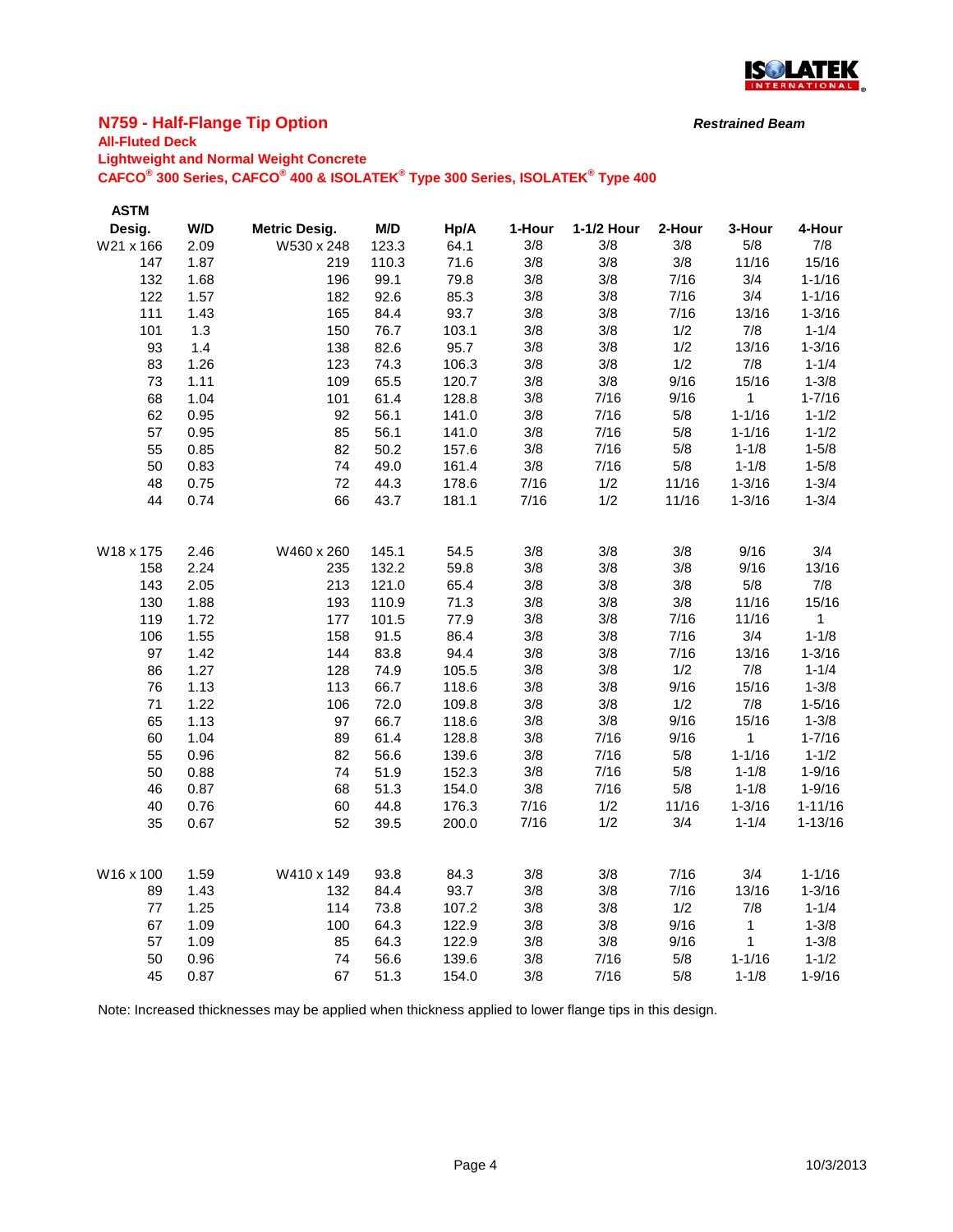

## **N759 - Half-Flange Tip Option**

## **All-Fluted Deck**

**Lightweight and Normal Weight Concrete**

**CAFCO® 300 Series, CAFCO® 400 & ISOLATEK® Type 300 Series, ISOLATEK® Type 400**

| <b>ASTM</b> |      |                      |       |       |        |            |        |            |                |
|-------------|------|----------------------|-------|-------|--------|------------|--------|------------|----------------|
| Desig.      | W/D  | <b>Metric Desig.</b> | M/D   | Hp/A  | 1-Hour | 1-1/2 Hour | 2-Hour | 3-Hour     | 4-Hour         |
| W16 x 40    | 0.78 | W410 x 60            | 46.0  | 171.8 | 7/16   | 1/2        | 11/16  | $1 - 3/16$ | $1 - 11/16$    |
| 36          | 0.7  | 53                   | 41.3  | 191.4 | 7/16   | 1/2        | 11/16  | $1 - 1/4$  | $1 - 13/16$    |
| 31          | 0.66 | 46                   | 38.9  | 203.0 | 7/16   | 1/2        | 3/4    | $1 - 5/16$ | $1 - 7/8$      |
| 26          | 0.55 | 39                   | 32.5  | 243.6 | 1/2    | 9/16       | 13/16  | $1 - 7/16$ | $\overline{2}$ |
| W14 x 808   | 8.75 | W360 x 1202          | 516.3 | 15.3  | 3/8    | 3/8        | 3/8    | 3/8        | 3/8            |
| 730         | 8.08 | 1086                 | 476.7 | 16.6  | 3/8    | 3/8        | 3/8    | 3/8        | 3/8            |
| 665         | 7.49 | 990                  | 441.9 | 17.9  | 3/8    | 3/8        | 3/8    | 3/8        | 3/8            |
| 605         | 6.96 | 900                  | 410.6 | 19.3  | 3/8    | 3/8        | 3/8    | 3/8        | 3/8            |
| 550         | 6.43 | 818                  | 379.4 | 20.8  | 3/8    | 3/8        | 3/8    | 3/8        | 3/8            |
| 500         | 5.95 | 744                  | 351.1 | 22.5  | 3/8    | 3/8        | 3/8    | 3/8        | 3/8            |
| 455         | 5.53 | 677                  | 326.3 | 24.2  | 3/8    | 3/8        | 3/8    | 3/8        | 3/8            |
| 426         | 5.21 | 634                  | 307.4 | 25.7  | 3/8    | 3/8        | 3/8    | 3/8        | 7/16           |
| 398         | 4.93 | 592                  | 290.9 | 27.2  | 3/8    | 3/8        | 3/8    | 3/8        | 7/16           |
| 370         | 4.63 | 551                  | 273.2 | 28.9  | 3/8    | 3/8        | 3/8    | 3/8        | 1/2            |
| 342         | 4.32 | 509                  | 254.9 | 31.0  | 3/8    | 3/8        | 3/8    | 3/8        | 1/2            |
| 311         | 3.98 | 463                  | 234.8 | 33.7  | 3/8    | 3/8        | 3/8    | 3/8        | 9/16           |
| 283         | 3.66 | 421                  | 215.9 | 36.6  | 3/8    | 3/8        | 3/8    | 3/8        | 9/16           |
| 257         | 3.36 | 382                  | 198.2 | 39.9  | 3/8    | 3/8        | 3/8    | 7/16       | 5/8            |
| 233         | 3.08 | 347                  | 181.7 | 43.5  | 3/8    | 3/8        | 3/8    | 7/16       | 5/8            |
| 211         | 2.81 | 314                  | 165.8 | 47.7  | 3/8    | 3/8        | 3/8    | 1/2        | 11/16          |
| 193         | 2.6  | 287                  | 153.4 | 51.5  | 3/8    | 3/8        | 3/8    | 1/2        | 3/4            |
| 176         | 2.38 | 262                  | 140.4 | 56.3  | 3/8    | 3/8        | 3/8    | 9/16       | 13/16          |
| 159         | 2.16 | 237                  | 127.4 | 62.0  | 3/8    | 3/8        | 3/8    | 5/8        | 7/8            |
| 145         | 1.99 | 216                  | 117.4 | 67.3  | 3/8    | 3/8        | 3/8    | 5/8        | 15/16          |
| 132         | 1.89 | 196                  | 111.5 | 70.9  | 3/8    | 3/8        | 3/8    | 11/16      | 15/16          |
| 120         | 1.71 | 179                  | 100.9 | 78.4  | 3/8    | 3/8        | 7/16   | 11/16      | $\mathbf 1$    |
| 109         | 1.57 | 162                  | 92.6  | 85.3  | 3/8    | 3/8        | 7/16   | 3/4        | $1 - 1/16$     |
| 99          | 1.43 | 147                  | 84.4  | 93.7  | 3/8    | 3/8        | 7/16   | 13/16      | $1 - 3/16$     |
| 90          | 1.31 | 134                  | 77.3  | 102.3 | 3/8    | 3/8        | 1/2    | 7/8        | $1 - 1/4$      |
| 82          | 1.45 | 122                  | 85.6  | 92.4  | 3/8    | 3/8        | 7/16   | 13/16      | $1 - 1/8$      |
| 74          | 1.32 | 110                  | 77.9  | 101.5 | 3/8    | 3/8        | 1/2    | 7/8        | $1 - 1/4$      |
| 68          | 1.22 | 101                  | 72.0  | 109.8 | 3/8    | 3/8        | 1/2    | 7/8        | $1 - 5/16$     |
| 61          | 1.1  | 91                   | 64.9  | 121.8 | 3/8    | 3/8        | 9/16   | 15/16      | $1 - 3/8$      |
| 53          | 1.06 | 79                   | 62.5  | 126.4 | 3/8    | $3/8$      | 9/16   | 1          | $1 - 7/16$     |
| 48          | 0.97 | 72                   | 57.2  | 138.1 | 3/8    | 7/16       | 9/16   | $1 - 1/16$ | $1 - 1/2$      |
| 43          | 0.87 | 64                   | 51.3  | 154.0 | 3/8    | 7/16       | 5/8    | $1 - 1/8$  | $1 - 9/16$     |
| 38          | 0.8  | 57                   | 47.2  | 167.5 | 7/16   | 1/2        | 11/16  | $1 - 3/16$ | $1 - 11/16$    |
| 34          | 0.72 | 51                   | 42.5  | 186.1 | 7/16   | 1/2        | 11/16  | $1 - 1/4$  | $1 - 3/4$      |
| 30          | 0.64 | 45                   | 37.8  | 209.3 | 7/16   | 1/2        | 3/4    | $1 - 5/16$ | $1 - 7/8$      |
| 26          | 0.62 | 39                   | 36.6  | 216.1 | 7/16   | 9/16       | 3/4    | $1 - 5/16$ | $1 - 15/16$    |
| 22          | 0.53 | 33                   | 31.3  | 252.8 | 1/2    | 9/16       | 13/16  | $1 - 7/16$ | $2 - 1/16$     |

Note: Increased thicknesses may be applied when thickness applied to lower flange tips in this design.

*Restrained Beam*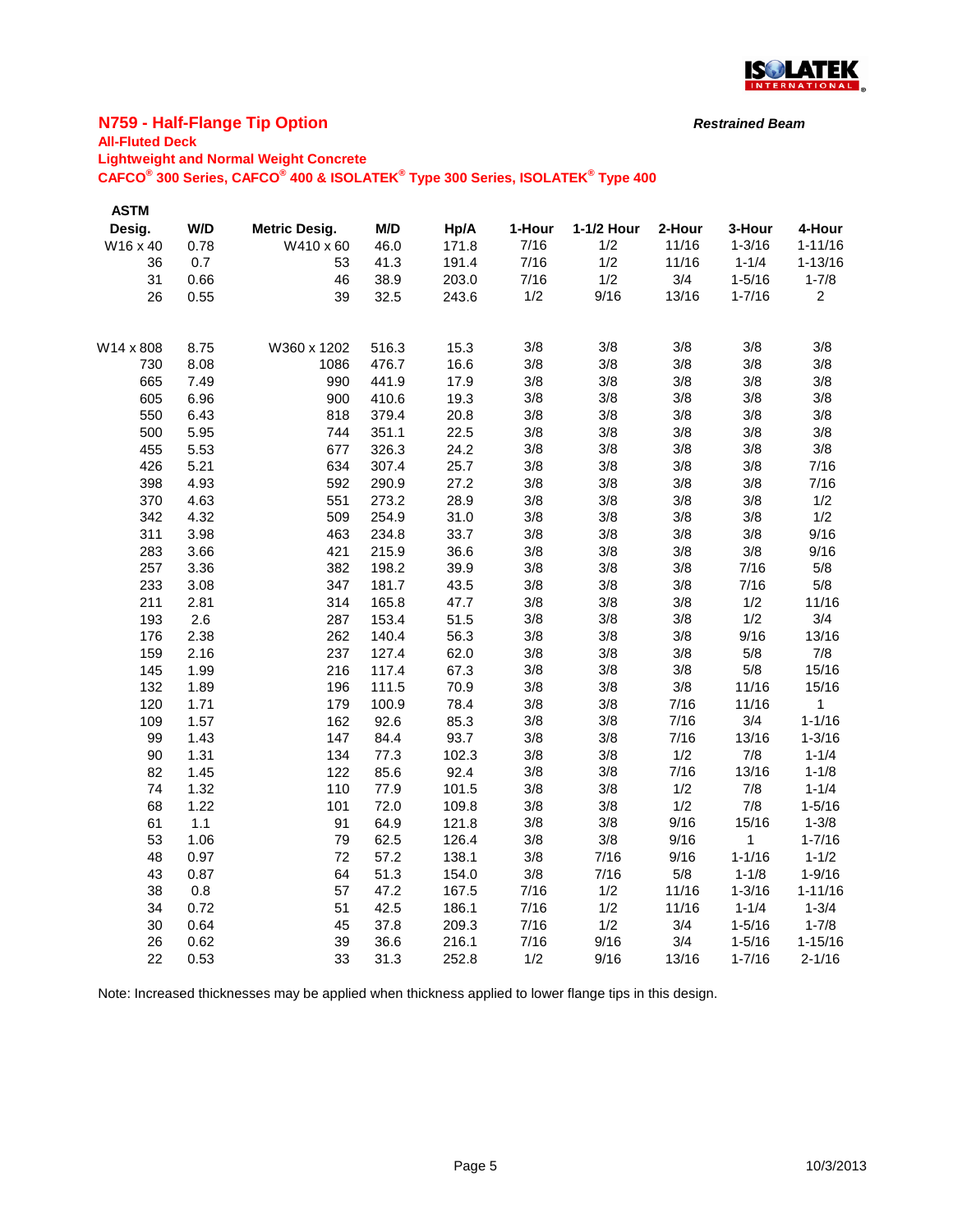

## **N759 - Half-Flange Tip Option**

## **All-Fluted Deck**

**Lightweight and Normal Weight Concrete**

**CAFCO® 300 Series, CAFCO® 400 & ISOLATEK® Type 300 Series, ISOLATEK® Type 400**

| <b>ASTM</b> |      |                      |       |       |        |            |        |              |              |
|-------------|------|----------------------|-------|-------|--------|------------|--------|--------------|--------------|
| Desig.      | W/D  | <b>Metric Desig.</b> | M/D   | Hp/A  | 1-Hour | 1-1/2 Hour | 2-Hour | 3-Hour       | 4-Hour       |
| W12 x 336   | 4.85 | W310 x 500           | 286.2 | 27.6  | 3/8    | 3/8        | 3/8    | 3/8          | 7/16         |
| 305         | 4.49 | 454                  | 264.9 | 29.8  | 3/8    | 3/8        | 3/8    | 3/8          | 1/2          |
| 279         | 4.19 | 415                  | 247.2 | 32.0  | 3/8    | 3/8        | 3/8    | 3/8          | 1/2          |
| 252         | 3.84 | 375                  | 226.6 | 34.9  | 3/8    | 3/8        | 3/8    | 3/8          | 9/16         |
| 230         | 3.55 | 342                  | 209.5 | 37.7  | 3/8    | 3/8        | 3/8    | 7/16         | 9/16         |
| 210         | 3.27 | 313                  | 192.9 | 41.0  | 3/8    | 3/8        | 3/8    | 7/16         | 5/8          |
| 190         | 3    | 283                  | 177.0 | 44.7  | 3/8    | 3/8        | 3/8    | 1/2          | 11/16        |
| 170         | 2.72 | 253                  | 160.5 | 49.3  | 3/8    | 3/8        | 3/8    | 1/2          | 3/4          |
| 152         | 2.45 | 225                  | 144.6 | 54.7  | 3/8    | 3/8        | 3/8    | 9/16         | 13/16        |
| 136         | 2.23 | 202                  | 131.6 | 60.1  | 3/8    | 3/8        | 3/8    | 9/16         | 13/16        |
| 120         | 1.99 | 179                  | 117.4 | 67.3  | 3/8    | 3/8        | 3/8    | 5/8          | 15/16        |
| 106         | 1.77 | 158                  | 104.4 | 75.7  | 3/8    | 3/8        | 3/8    | 11/16        | $\mathbf{1}$ |
| 96          | 1.61 | 143                  | 95.0  | 83.2  | 3/8    | 3/8        | 7/16   | 3/4          | $1 - 1/16$   |
| 87          | 1.47 | 129                  | 86.7  | 91.1  | 3/8    | 3/8        | 7/16   | 13/16        | $1 - 1/8$    |
| 79          | 1.34 | 117                  | 79.1  | 100.0 | 3/8    | 3/8        | 1/2    | 7/8          | $1 - 3/16$   |
| 72          | 1.23 | 107                  | 72.6  | 108.9 | 3/8    | 3/8        | 1/2    | 7/8          | $1 - 5/16$   |
| 65          | 1.11 | 97                   | 65.5  | 120.7 | 3/8    | 3/8        | 9/16   | 15/16        | $1 - 3/8$    |
| 58          | 1.1  | 86                   | 64.9  | 121.8 | 3/8    | 3/8        | 9/16   | 15/16        | $1 - 3/8$    |
| 53          | 1.02 | 79                   | 60.2  | 131.4 | 3/8    | 7/16       | 9/16   | 1            | $1 - 7/16$   |
| 50          | 1.06 | 74                   | 62.5  | 126.4 | 3/8    | 3/8        | 9/16   | 1            | $1 - 7/16$   |
| 45          | 0.97 | 67                   | 57.2  | 138.1 | 3/8    | 7/16       | 9/16   | $1 - 1/16$   | $1 - 1/2$    |
| 40          | 0.86 | 60                   | 50.7  | 155.8 | 3/8    | 7/16       | 5/8    | $1 - 1/8$    | $1 - 5/8$    |
| 35          | 0.81 | 52                   | 47.8  | 165.4 | 3/8    | 7/16       | 5/8    | $1 - 1/8$    | $1 - 5/8$    |
| 30          | 0.69 | 45                   | 40.7  | 194.2 | 7/16   | 1/2        | 11/16  | $1 - 1/4$    | $1 - 13/16$  |
| 26          | 0.61 | 39                   | 36.0  | 219.6 | 7/16   | 9/16       | 3/4    | $1 - 5/16$   | $1 - 15/16$  |
| 22          | 0.62 | 33                   | 36.6  | 216.1 | 7/16   | 9/16       | 3/4    | $1 - 5/16$   | $1 - 15/16$  |
| 19          | 0.54 | 28                   | 31.9  | 248.1 | 1/2    | 9/16       | 13/16  | $1 - 7/16$   | $2 - 1/16$   |
| 16          | 0.45 | 24                   | 26.6  | 297.7 | 9/16   | 5/8        | 7/8    | $1 - 9/16$   | $2 - 3/16$   |
| 14          | 0.4  | 21                   | 23.6  | 335.0 | 9/16   | 5/8        | 15/16  | $1 - 5/8$    | $2 - 5/16$   |
| W10 x 112   | 2.17 | W250 x 167           | 128.0 | 61.7  | 3/8    | 3/8        | 3/8    | 5/8          | 7/8          |
| 100         | 1.97 | 149                  | 116.2 | 68.0  | 3/8    | 3/8        | 3/8    | 5/8          | 15/16        |
| 88          | 1.74 | 131                  | 102.7 | 77.0  | 3/8    | 3/8        | 7/16   | 11/16        | 1            |
| 77          | 1.54 | 115                  | 90.9  | 87.0  | 3/8    | 3/8        | 7/16   | 3/4          | $1 - 1/8$    |
| 68          | 1.38 | 101                  | 81.4  | 97.1  | 3/8    | 3/8        | 1/2    | 13/16        | $1 - 3/16$   |
| 60          | 1.22 | 89                   | 72.0  | 109.8 | 3/8    | 3/8        | 1/2    | 7/8          | $1 - 5/16$   |
| 54          | 1.11 | 80                   | 65.5  | 120.7 | 3/8    | 3/8        | 9/16   | 15/16        | $1 - 3/8$    |
| 49          | 1.01 | 73                   | 59.6  | 132.7 | 3/8    | 7/16       | 9/16   | $\mathbf{1}$ | $1 - 7/16$   |
| 45          | 1.06 | 67                   | 62.5  | 126.4 | 3/8    | 3/8        | 9/16   | $\mathbf 1$  | $1 - 7/16$   |
| 39          | 0.92 | 58                   | 54.3  | 145.6 | 3/8    | 7/16       | 5/8    | $1 - 1/16$   | $1 - 9/16$   |
| 33          | 0.78 | 49                   | 46.0  | 171.8 | 7/16   | 1/2        | 11/16  | $1 - 3/16$   | $1 - 11/16$  |
| 30          | 0.8  | 45                   | 47.2  | 167.5 | 7/16   | 1/2        | 11/16  | $1 - 3/16$   | $1 - 11/16$  |